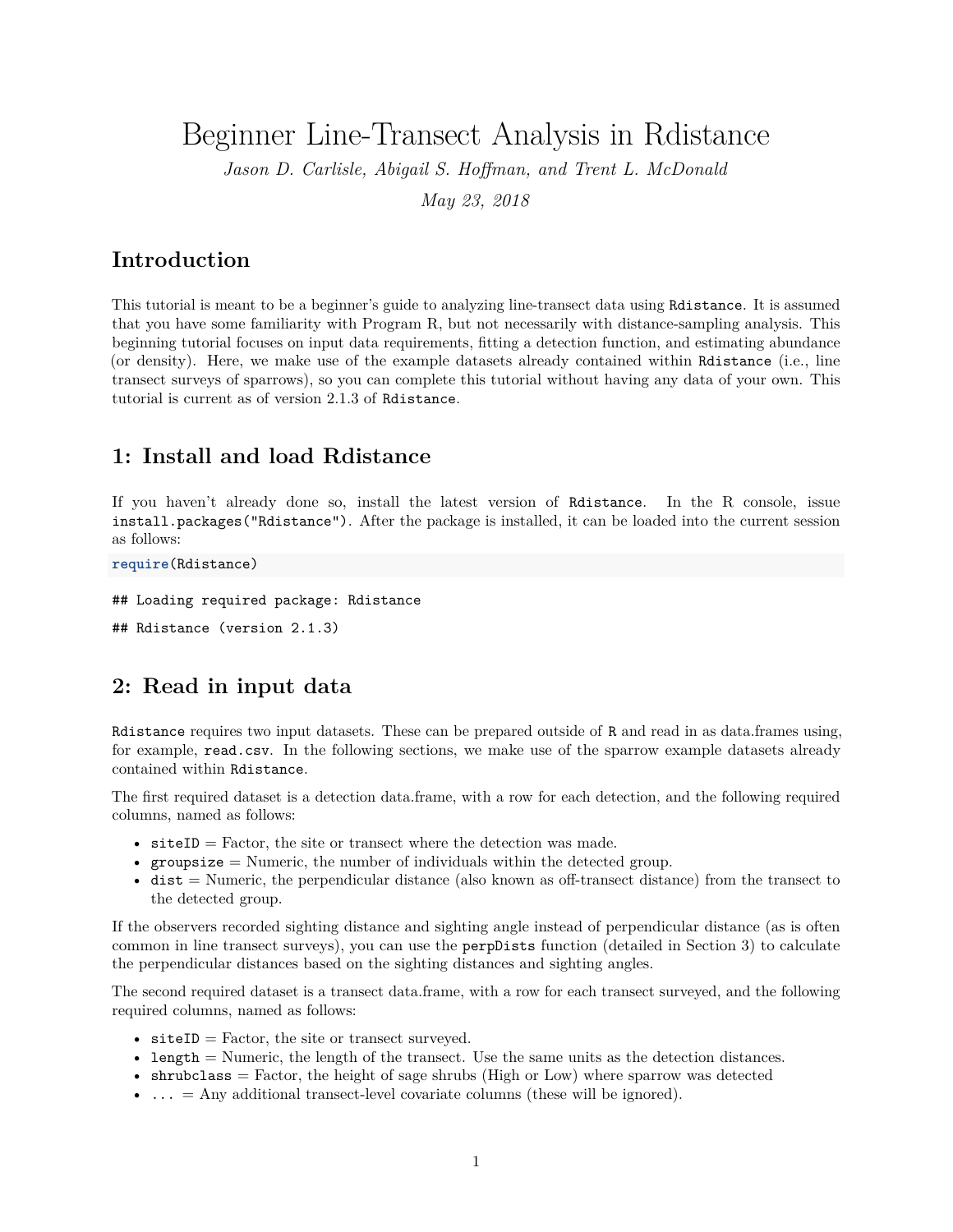### **3: Fit a detection function**

After prepping the input data, the first step is to explore your data and fit a detection function. First, load the example dataset of sparrow detections and their distances from the package using data(sparrowDetectionData) and transect characteristices using data(sparrowSiteData). Be sure that you have installed and loaded Rdistance prior to issuing the following commands:

```
data(sparrowDetectionData)
head(sparrowDetectionData)
```

| ##                   |                |                                    |    | siteID groupsize sightdist sightangle dist |               |
|----------------------|----------------|------------------------------------|----|--------------------------------------------|---------------|
| ## 1                 | A1             |                                    | 65 |                                            | 15 16.8       |
| ## 2                 | A1             | 1                                  | 70 |                                            | 10 12.2       |
| ## 3                 | A 1            | 1                                  | 25 |                                            | 75 24.1       |
| ## $4$               | A1             | 1                                  | 40 |                                            | $5 \quad 3.5$ |
| ## 5                 | A1             | 1.                                 | 70 |                                            | 85 69.7       |
| ## 6                 | A <sub>1</sub> | 1.                                 | 10 |                                            | 90 10.0       |
| $\sim$ $\sim$ $\sim$ |                | $\sim$ $\sim$ $\sim$ $\sim$ $\sim$ |    |                                            |               |

**data**(sparrowSiteData) **head**(sparrowSiteData)

|        |           |           |  |  |                          | ## siteID length observer bare herb shrub height shrubclass |
|--------|-----------|-----------|--|--|--------------------------|-------------------------------------------------------------|
| ## 1   |           | 500<br>A1 |  |  | obs4 36.7 15.9 20.1 26.4 | High                                                        |
| ## 2   | A2        | 500       |  |  | obs4 38.7 16.1 19.3 25.0 | High                                                        |
| ##3    | A3        | 500       |  |  | obs5 37.7 18.8 19.8 27.0 | High                                                        |
| ## $4$ | A4        | 500       |  |  | obs5 37.7 17.9 19.9 27.1 | High                                                        |
| ## 5   | <b>B1</b> | 500       |  |  | obs3 58.5 17.6 5.2 19.6  | Low                                                         |
| ## 6   | B2        | 500       |  |  | obs3 56.6 18.1 5.2 19.0  | Low                                                         |

Line-transect distance-sampling analysis is done on perpendicular distances (i.e., the distance from each detected group to the transect, not to the observer). We have provided the perpendicular distances (named dist) in the example data, but observers originally recorded sighting distances and sighting angles. Here we use the perpDists function to (re)calculate the perpendicular distances (dist) and remove the sightdist and sightangle columns. See the help documentation for perpDists for details.

```
sparrowDetectionData$dist<- perpDists(sightDist="sightdist",
                    sightAngle="sightangle",
                    data = sparrowDetectionData)
sparrowDetectionData <- sparrowDetectionData[,
                    -which(names(sparrowDetectionData)
                    %in% c("sightdist", "sightangle"))]
```
Explore the distribution of distances.

```
hist(sparrowDetectionData$dist, col="grey", main="",
     xlab="distance (m)")
rug(sparrowDetectionData$dist,quiet = TRUE)
```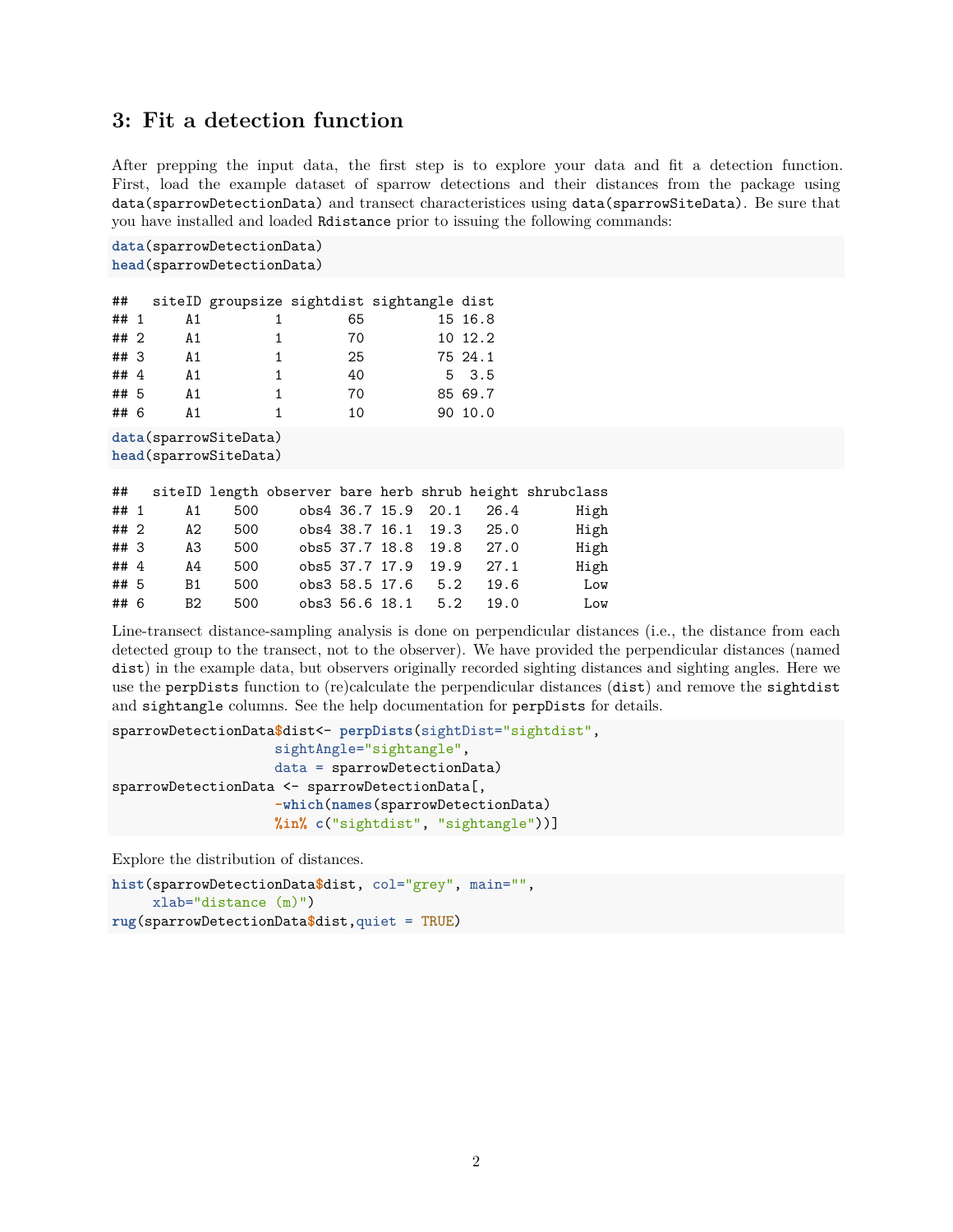

```
summary(sparrowDetectionData$dist)
```

| ## | Min. 1st Qu.  Median                |  | Mean 3rd Qu. | Max. |
|----|-------------------------------------|--|--------------|------|
| ## | 0.00 14.19 30.76 39.64 57.33 207.00 |  |              |      |

Next, fit a detection function (plotted as a red line) using dfuncEstim. For now, we will proceed using the half-normal likelihood as the detection function, but in Section 5 of this tutorial, we demonstrate how to run an automated process that fits multiple detection functions and compares them using AICc. Note that distances greater than 150 m are quite sparse, so here we right-truncate the data, tossing out detections where  $\texttt{dist} > 150$ .

```
dfuncSparrow<- dfuncEstim(formula = dist~1,
                          detectionData = sparrowDetectionData,
                          siteData = sparrowSiteData,
                          likelihood = "halfnorm", w.hi = 150)
```
**plot**(dfuncSparrow)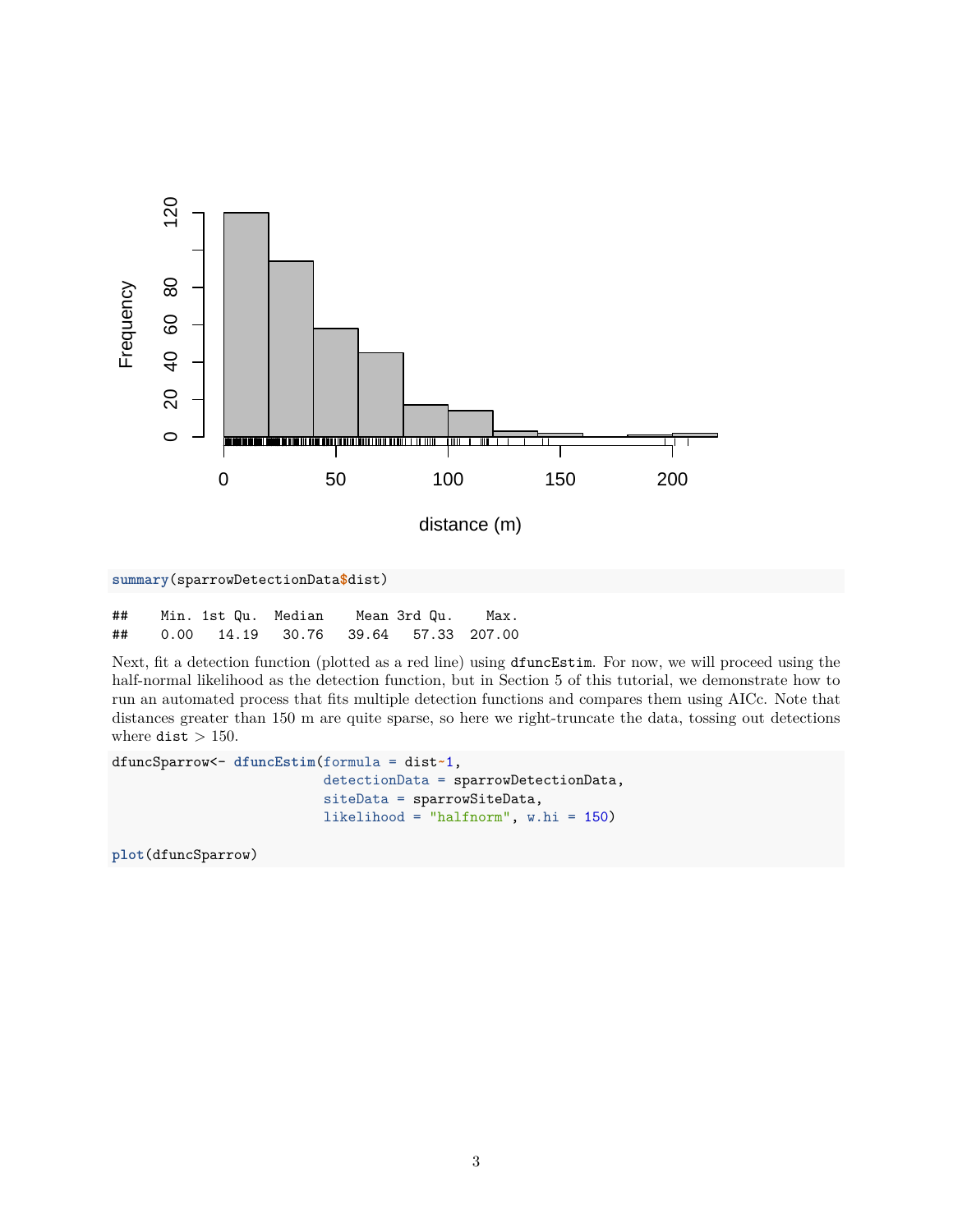

```
dfuncSparrow
```

```
## Call: dfuncEstim(formula = dist ~ 1, detectionData =
## sparrowDetectionData, siteData = sparrowSiteData, likelihood =
## "halfnorm", w.hi = 150)
## Coefficients:
## Estimate SE z p(>|z|)
## Sigma 49.87246 2.014099 24.76167 2.321414e-135
##
## Convergence: Success
## Function: HALFNORM
## Strip: 0 to 150
## Effective strip width (ESW): 62.34128
## Probability of detection: 0.4156085
## Scaling: g(0) = 1## Log likelihood: 1630.708
## AICc: 3263.428
```
The effective strip width (ESW) is the key information from the detection function that will be used to next estimate abundance (or density). The ESW is calculated by integrating under the detection function. A survey with imperfect detection and ESW equal to *X* effectively covers the same area as a study with perfect detection out to a distance of *X*. See the help documentation for ESW for details.

## **4: Estimate abundance given the detection function**

Estimating abundance requires the additional information contained in the second required dataset, described earlier, where each row represents one transect.

Next, estimate abundance (or density in this case) using abundEstim. If area=1, then density is given in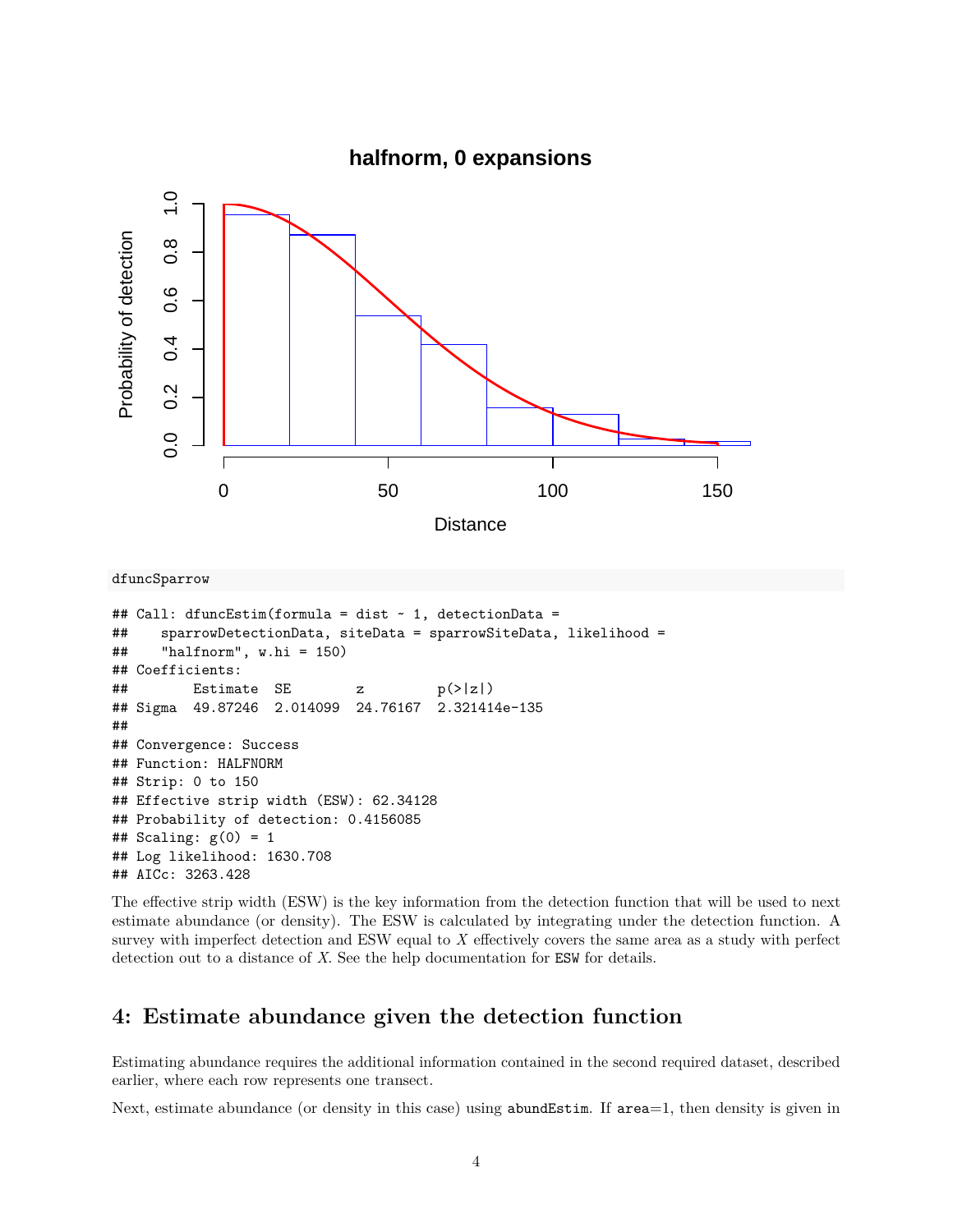the squared units of the distance measurements — in this case, sparrows per square meter. Instead, we set  $\texttt{area}=10000$  in order to convert to sparrows per hectare  $(1 \text{ ha } == 10{,}000 \text{ m}^2)$ . The equation used to calculate the abundance estimate is detailed in the help documentation for abundEstim.

Confidence intervals for abundance are calculated using a bias-corrected bootstrapping method (see abundEstim), and the detection function fit in each iteration of the bootstrap is plotted as a blue line (if plot.bs=TRUE). Note that, as with all bootstrapping procedures, there may be slight differences in the confidence intervals between runs due to simulation error.

Computing bootstrap confidence intervals for this vignette takes time (>5s), and the masters at CRAN have better things to do than wait for a package to build. In the code below, we supress bootstrap confidence intervals with  $ci = NULL$ , then replace confidence endpoints with values from a separate run with  $R = 500$ iterations.

```
fit <- abundEstim(dfuncSparrow,
                  detectionData=sparrowDetectionData,
                  siteData=sparrowSiteData,
                  area=10000,
                  ci=NULL)
# To save vignette build time, we insert values from
# a separate run with R=500
fit$ci <- c( lowCI=0.6473984, hiCI=1.0167007)
```
fit

```
## Call: dfuncEstim(formula = dist ~ 1, detectionData =
## sparrowDetectionData, siteData = sparrowSiteData, likelihood =
## "halfnorm", w.hi = 150)
## Coefficients:
\# Estimate SE z p(>|z|)
## Sigma 49.87246 2.014099 24.76167 2.321414e-135
##
## Convergence: Success
## Function: HALFNORM
## Strip: 0 to 150
## Effective strip width (ESW): 62.34128
## Probability of detection: 0.4156085
## Scaling: g(0) = 1## Log likelihood: 1630.708
## AICc: 3263.428
##
## Abundance estimate: 0.8265435 ; % CI=( 0.6473984 to 1.016701 )
## CI based on 0 of 1 successful bootstrap iterations
```
Results of interest (such as the abundance estimate and confidence interval) can be extracted from the resulting object (here called fit).

#### fit**\$**n.hat

## [1] 0.8265435

#### fit**\$**ci

## lowCI hiCI ## 0.6473984 1.0167007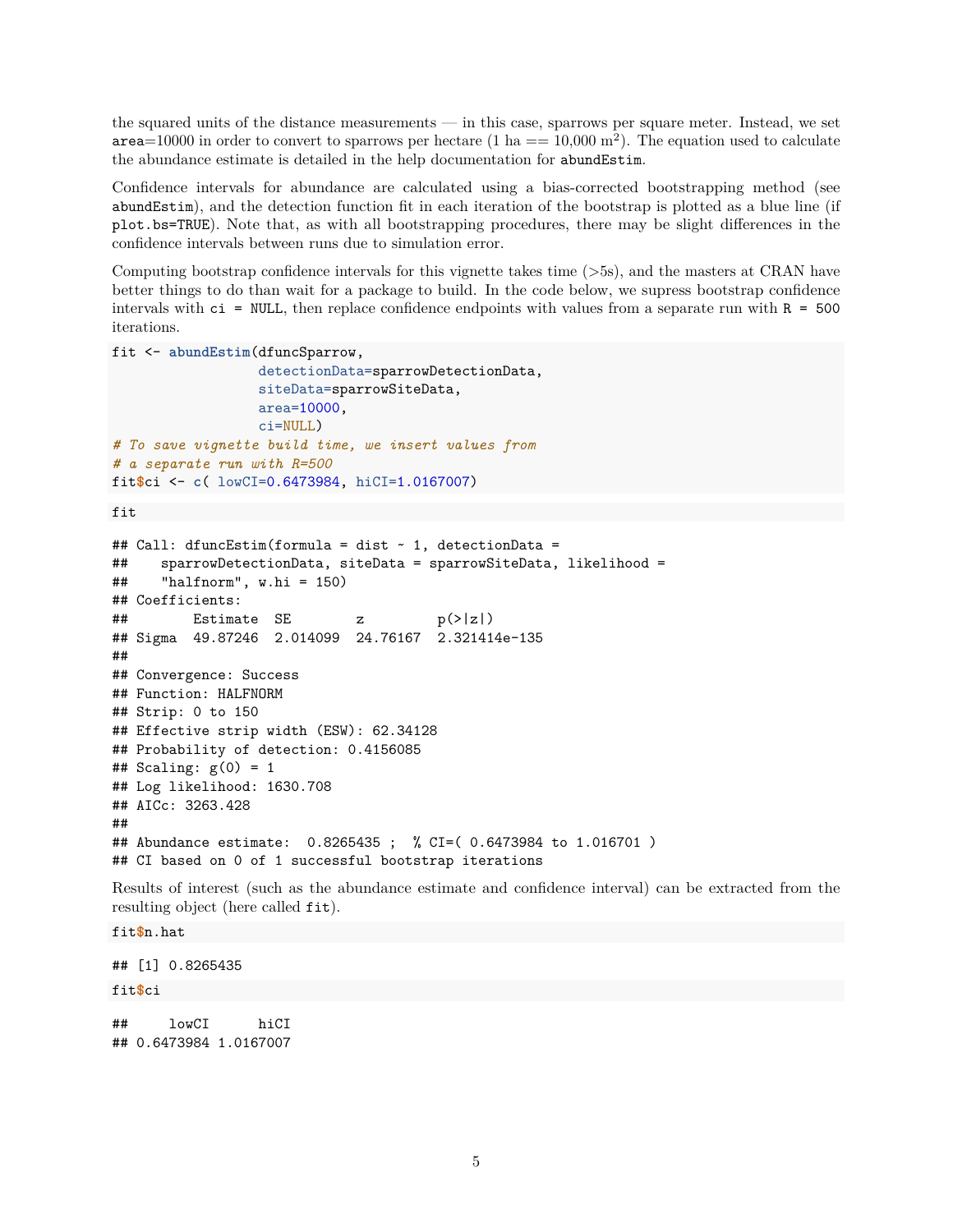### **5: Estimate abundance using covariates**

For some data, the probability of detection may be dependent upon covariates due to site characteristics such as vegetation type or object characteristics such as animal size. Explore the distribution of distances for sparrows detected in different sagebrush shrub classes.

```
hist(sparrowDetectionData$dist[sparrowSiteData$shrubclass ==
     "High"], col="grey", main="High Sage",
     xlab="distance (m)", breaks = 15, xlim = c(0,150))
rug(sparrowDetectionData$dist[sparrowSiteData$shrubclass ==
    "High"],quiet = TRUE)
```


**High Sage**

**rug**(sparrowDetectionData**\$**dist[sparrowSiteData**\$**shrubclass **==** "Low"],quiet = TRUE)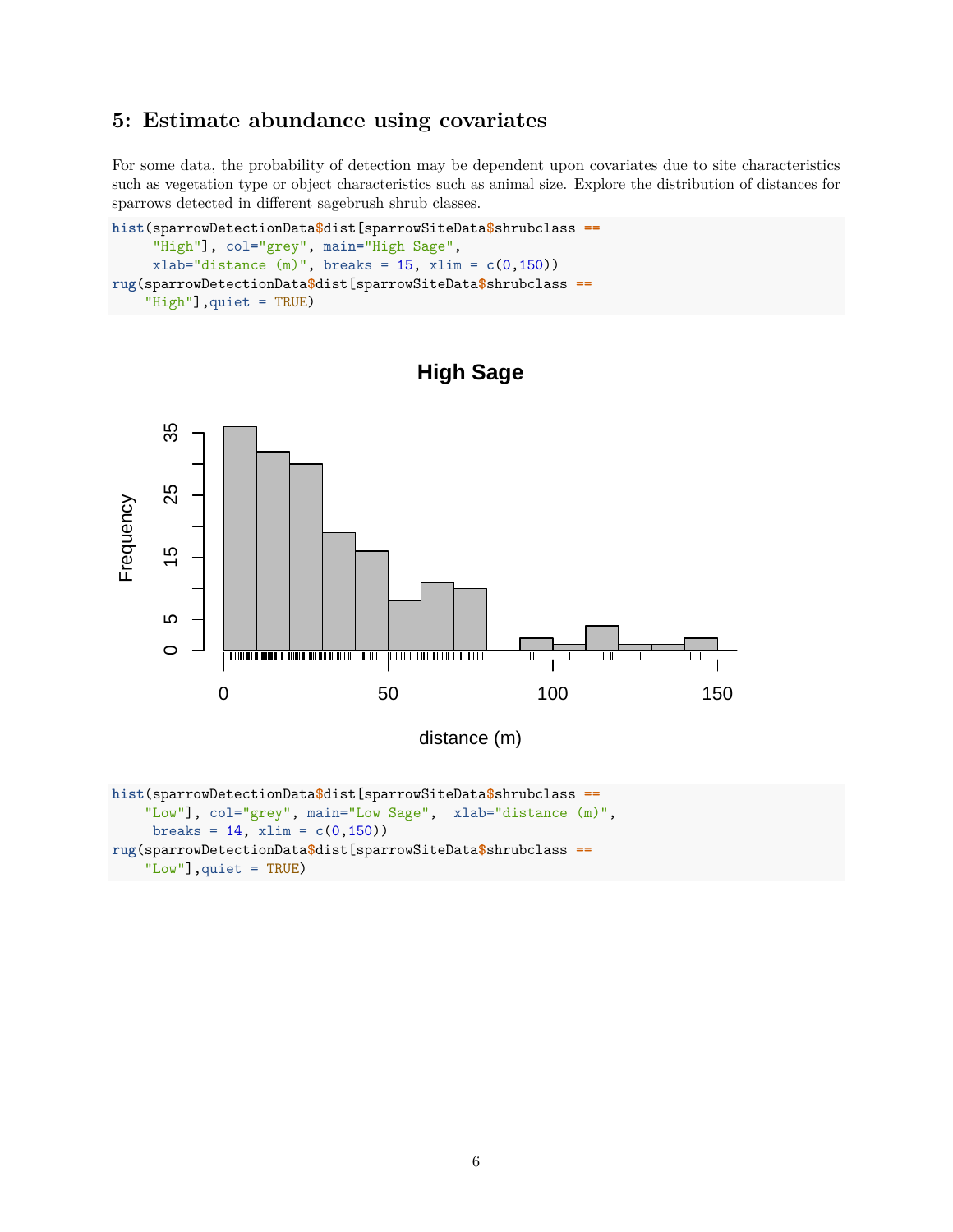

We can fit detection functions to these different site or object classes to better estimate abundance. We can specifiy different detection functions for these classes by using the formula argument in dfuncEstim. For the sparrow data, we fit detection functions to observations in high and low sagebrush shrub classes. Like the previous example, to save vignette build time, we supress bootstrap sampling then substitute values from a separate run with R=500.

```
dfuncShrubClass<- dfuncEstim(formula = dist~shrubclass,
                          detectionData = sparrowDetectionData,
                          siteData = sparrowSiteData,
                          likelihood = "halfnorm", w.hi = 150)
plot(dfuncShrubClass, newdata = data.frame(shrubclass=
                levels(sparrowSiteData$shrubclass)), nbins = 15)
```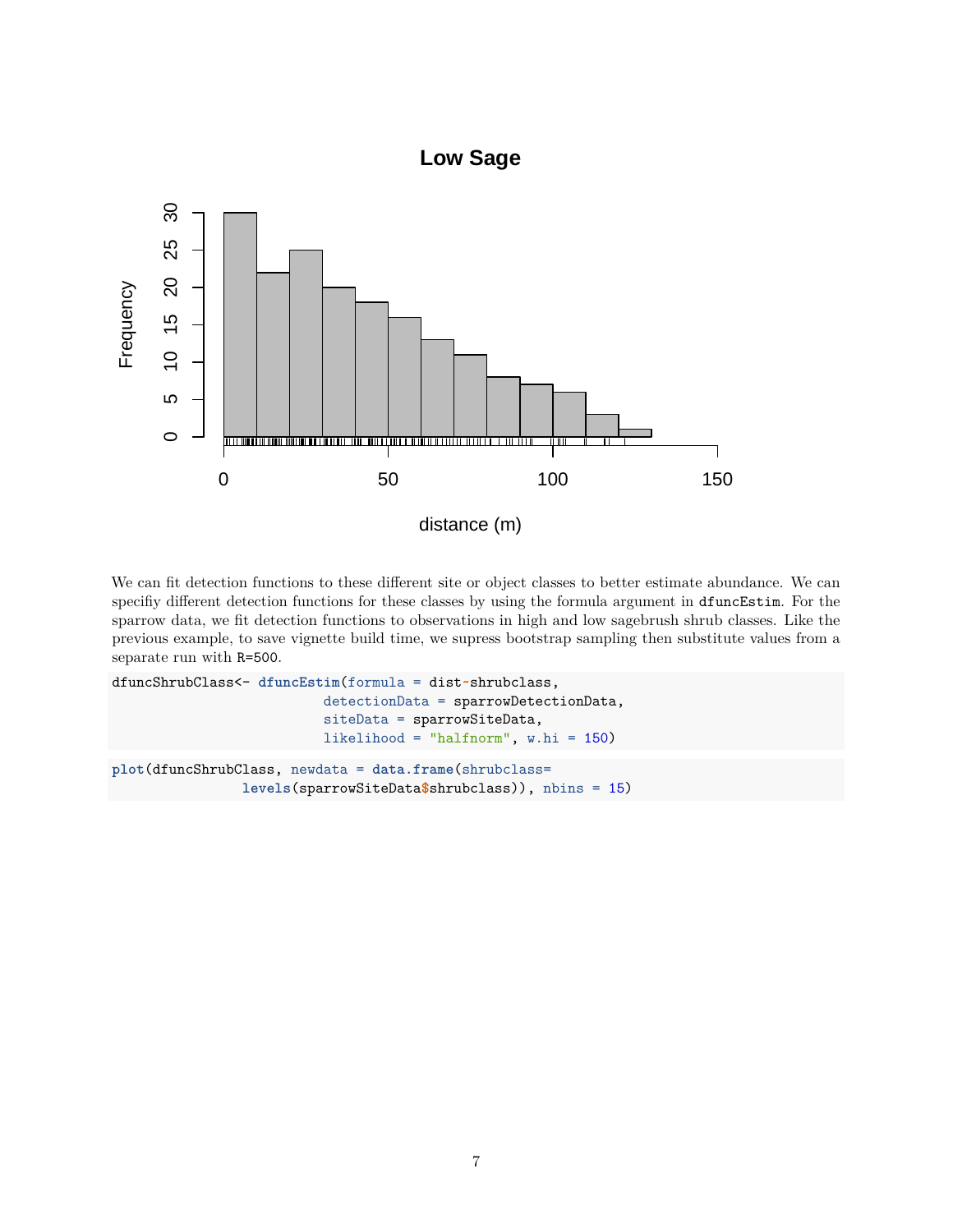



```
covarFit <- abundEstim(dfuncShrubClass,
                       detectionData=sparrowDetectionData,
```

```
siteData=sparrowSiteData,
                       area=10000,
                       ci=NULL)
# To save vignette build time, insert values from
# a separate run with R=500
covarFit$ci <- c("2.939477%" = 0.6552051, "97.88301%"= 1.0411813)
```

```
covarFit
```

```
## Call: dfuncEstim(formula = dist ~ shrubclass, detectionData =
## sparrowDetectionData, siteData = sparrowSiteData, likelihood =
## "halfnorm", w.hi = 150)
## Coefficients:
## Estimate SE z p(>|z|)
## (Intercept) 4.0196980 0.07090136 56.694228 0.00000000
## shrubclassHigh -0.1813069 0.08649500 -2.096154 0.03606852
##
## Convergence: Success
## Function: HALFNORM
## Strip: 0 to 150
## Average effective strip width (ESW): 62.28349
## Average probability of detection: 0.4152232
## Scaling: g(0) = 1## Log likelihood: 1628.379
## AICc: 3260.792
##
## Abundance estimate: 0.8350688 ; % CI=( 0.6552051 to 1.041181 )
## CI based on 0 of 1 successful bootstrap iterations
```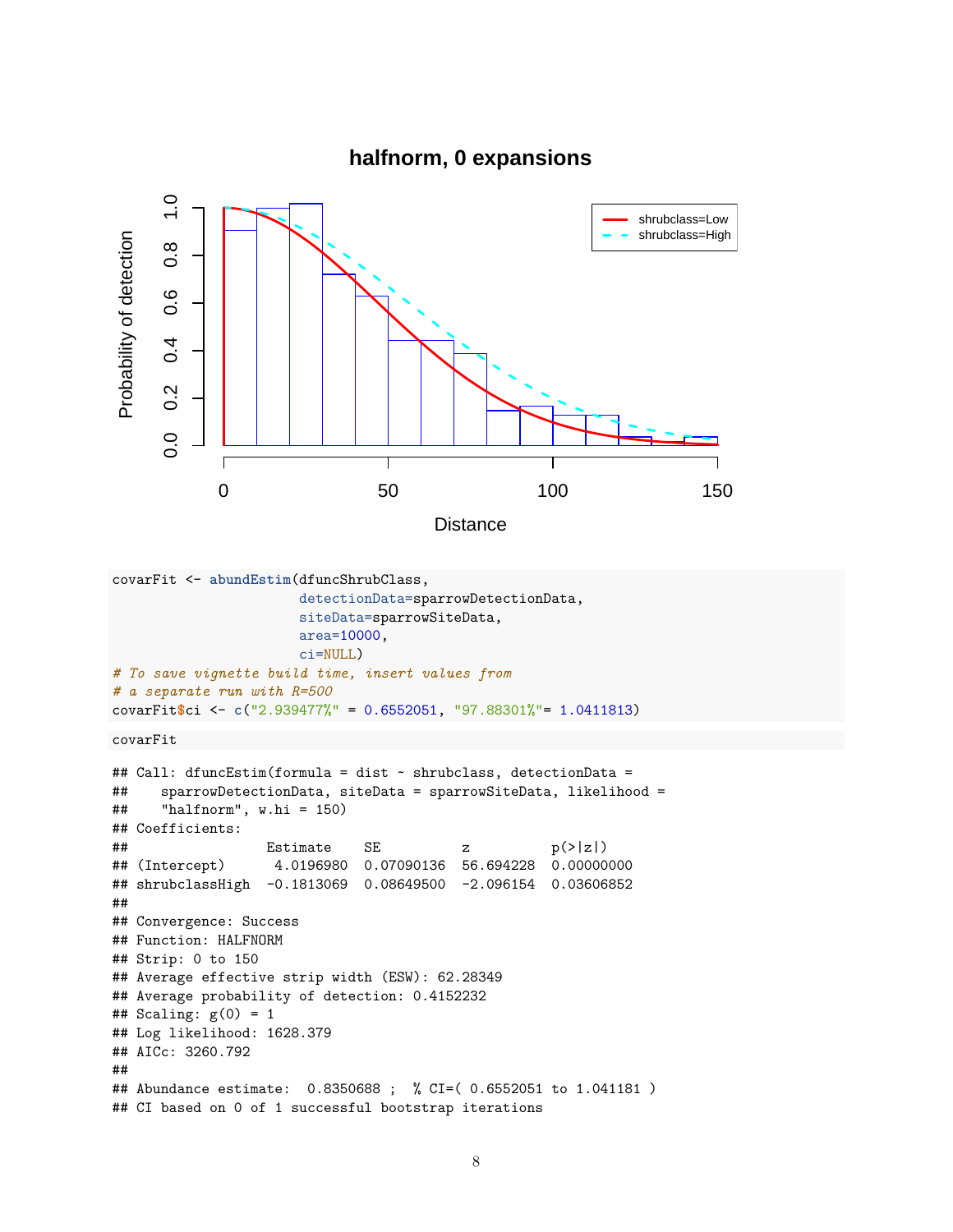In this example including the covariate of shrub class changes our estimate from 0.83 sparrows per ha (95%  $CI = 0.65 - 1.02$  to 0.84 sparrows per ha  $(95\% \text{ CI} = 0.66 - 1.04)$ . In this case, the density estimate did not change much when we included shrubClass, but this will not always be the case. Covariates can have a large influence on abundance estimates.

### **6: Use AICc to select a detection function and estimate abundance**

Alternatively, steps 3 (fitting a detection function) and 4 (estimating abundance) can be automated using the function autoDistSamp. This function attempts to fit multiple detection functions, uses AICc (by default, but see help documentation for AIC.dfunc for other options) to find the 'best' detection function, then proceeds to estimate abundance using that detection function. By default, autoDistSamp tries a large subset of Rdistance's built-in detection functions, but you can control exactly which detection functions are attempted (see help documentation for autoDistSamp). Specifying plot=TRUE would return a plot of each detection function. In this example, we fit the three detection function forms combined with 0 or 1 expansion terms, and we don't plot them (plot=FALSE). If autoDistSamp is called from another function, it can be convenient to suppress all output by setting plot.bs=FALSE, plot=FALSE, and showProgress=FALSE.

```
auto <- autoDistSamp(formula = dist~1,
                  detectionData = sparrowDetectionData,
                  siteData = sparrowSiteData,
                  area = 10000,likelihoods = c("halfnorm","hazrate","uniform"),
                  expansions = 0:1,
                  series = "cosine",
                  ci = 0.95,
                  R = 500,
                  plot = FALSE,plot.bs = FALSE,
                  w.hi = 150)## Likelihood Series Expans Converged? Scale? AICc
## halfnorm cosine 0 Yes Ok 3263.443
## halfnorm cosine 1 Yes Ok 3261.5853
## hazrate cosine 0 Yes Ok 3267.6249
## hazrate cosine 1 Yes Ok 3263.3098
## uniform cosine 0 Yes Ok 3260.7321
## uniform cosine 1 Yes Ok 3262.4814
## Computing bootstrap confidence interval on N...
## |===================================================================| 100%
## 101 of 500 iterations did not converge.
##
## ------------ Abundance Estimate Based on Top-Ranked Detection Function ------------
## Call: dfuncEstim(formula = formula, detectionData = detectionData,
## siteData = siteData, likelihood = fit.table$like[1], pointSurvey =
## pointSurvey, w.lo = w.lo, w.hi = w.hi, expansions =
## fit.table$expansions[1], series = fit.table$series[1])
## Coefficients:
\# Estimate SE z p(>|z|)## Threshold 27.7397495 19.537302641 1.419835 1.556557e-01
## Knee 0.0340005 0.005304744 6.409451 1.460443e-10
##
## Convergence: Success
## Function: UNIFORM
```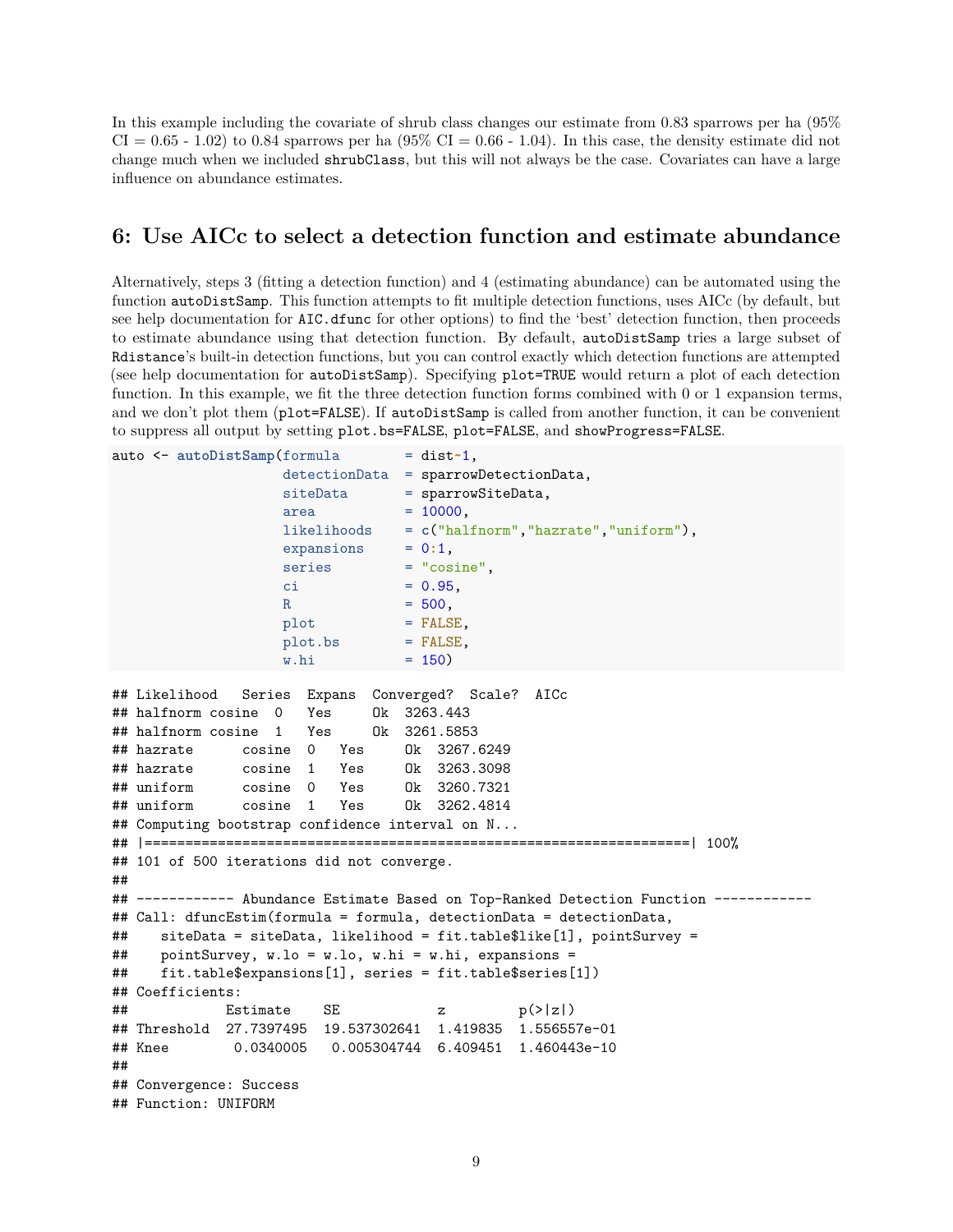```
## Strip: 0 to 150
## Effective strip width (ESW): 51.34584
## Probability of detection: 0.3423056
## Scaling: g(0) = 1## Log likelihood: 1628.349
## AICc: 3260.732
##
## Abundance estimate: 1.003543 ; 95% CI=( 0.7823177 to 1.366216 )
## CI based on 399 of 500 successful bootstrap iterations
```
You can see that the detection function with the lowest AICc value (and thus selected as the 'best') is the uniform likelihood. It is worth noting that approximately 20% of the bootstrap iterations did not converge, indicating that the uniform detection function is unstable. It might be best in this situation to exclude the uniform from the list of potential distance function forms.

We can also estimate abundances with covariates using the function autoDistSamp. However, automatic selection of covariates does not (yet) occur and none of the likelihoods accept expansions when covariates are present. In this example, we include a covariate in the distance function (shrubclass) and fit three different forms (likelihoods = c("halfnorm", "hazrate", "negexp")) without expansions (expansions = 0).

```
autoCov <- autoDistSamp(formula = dist~shrubclass,
                  detectionData = sparrowDetectionData,
                  siteData = sparrowSiteData,
                  likelihoods = c("halfnorm", "hazrate", "negexp"),
                  expansions = 0,area = 10000,ci = 0.95,R = 500,
                  plot = FALSE.
                  plot.bs = FALSE,
                  w.hi = 150)## Likelihood Series Expans Converged? Scale? AICc
## halfnorm cosine 0 Yes Ok 3260.7917
## hazrate cosine 0 Yes Ok 3264.531
## negexp cosine 0 Yes Ok 3260.8539
## Computing bootstrap confidence interval on N...
## |===================================================================| 100%
##
## ------------ Abundance Estimate Based on Top-Ranked Detection Function ------------
## Call: dfuncEstim(formula = formula, detectionData = detectionData,
## siteData = siteData, likelihood = fit.table$like[1], pointSurvey =
## pointSurvey, w.lo = w.lo, w.hi = w.hi, expansions =
## fit.table$expansions[1], series = fit.table$series[1])
## Coefficients:
## Estimate SE z p(>|z|)
## (Intercept) 4.0196980 0.07090136 56.694228 0.00000000
## shrubclassHigh -0.1813069 0.08649500 -2.096154 0.03606852
##
## Convergence: Success
## Function: HALFNORM
## Strip: 0 to 150
## Average effective strip width (ESW): 62.28349
## Average probability of detection: 0.4152232
## Scaling: g(0) = 1## Log likelihood: 1628.379
```